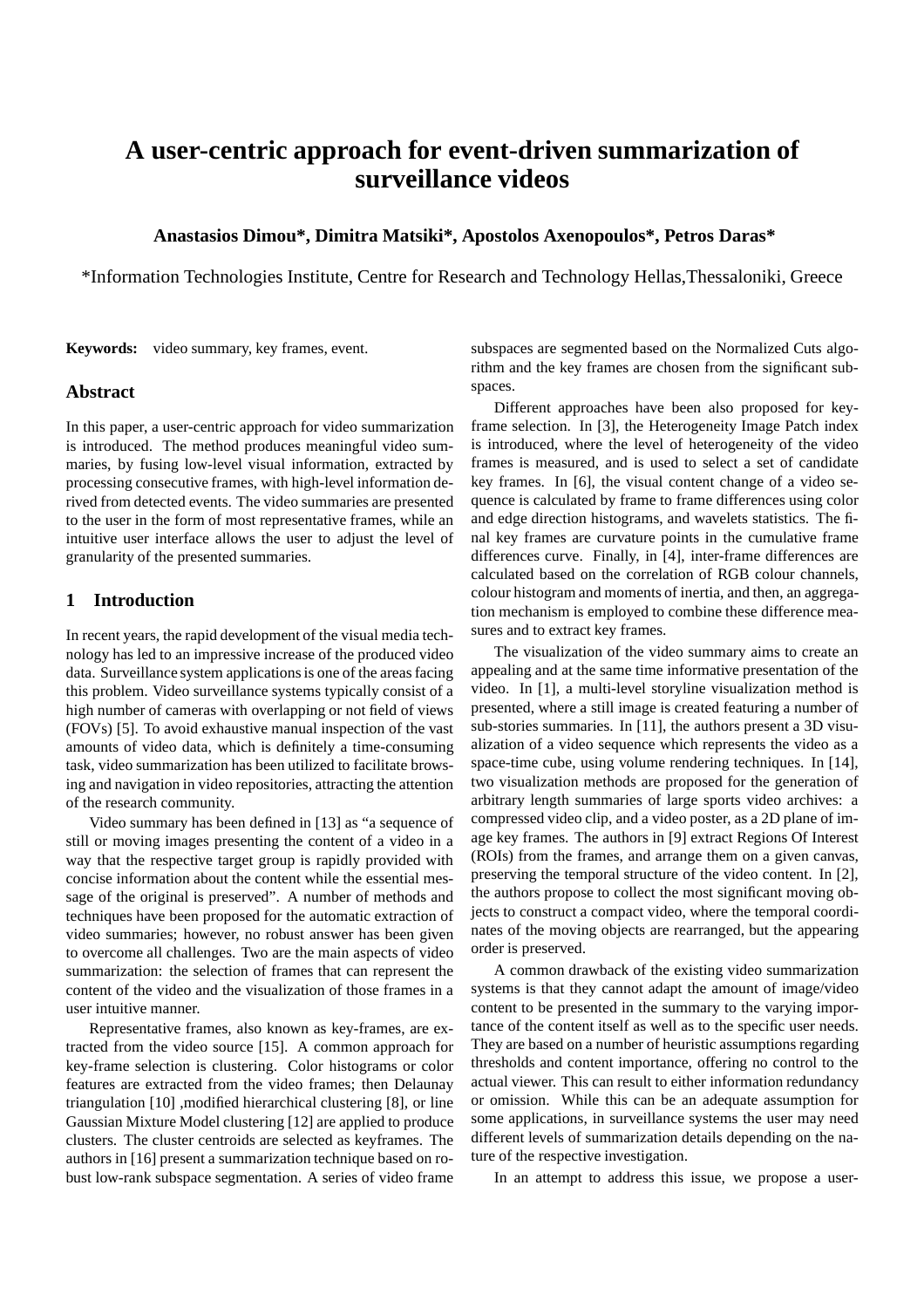centric approach for video summarization and visualisation, which produces video summaries with a user-defined variable granularity. The method depicts event-centred shots in a temporal order. The contribution of the paper is twofold. First, it proposes a method for assessment of the importance of each frame of the video sequences exploiting multiple information queues, including low-level characteristics of the frames, event-based semantic information about the content of the videos and reasoning of the semantic importance of each event.

The second contribution of the paper is the proposal of a visualization scheme for effective surveillance video summaries, improving the users experience and simplifying the information presented to him/her. The idea behind the proposed method is, in contrast to the literature, to present a number of key-frames that is not fixed but varies according to the needs to the user, taking under account the importance of each frame. The results are presented in a single timeline, highlighting information on the camera source, for multi-camera scenarios, and the time details. Moreover, the proposed methodology enables a meaningful interaction between the user and the system, where the former can adjust the amount of information provided.

The rest of the paper is organized as follows: The process for keyframe selection is described in Section 2, while the visualization strategy is defined in Section 3. Experimental results are presented in Section 4 and conclusions in Section 5.

## **2 Key frame Selection**

The proposed key-frame extraction methodology is a twostage process (Figure 1). At the first stage, the video is segmented into multiple meaningful fragments using an eventbased schema. Each fragment constitutes an interesting event, i.e. an action performed by either people or objects. During the second stage, for each meaningful fragment, the most important frames are selected by analysing their inter-frame differences, concerning motion and color content. By fusing both event-based and inter-frame information, an importance score is assigned to selected key-frames, which is exploited, during visualisation, for adjustment of the amount of information to be presented to the user.



Figure 1: key-frame extraction methodology

#### **2.1 Event-Driven Video Segmentation**

The proposed event-based segmentation into meaningful fragments exploits the semantic information derived from the lowlevel actions, which are performed by individuals appearing on the video sequences. These low-level actions are used to split the video sequence into a series of action shots, separately for each individual. Thus, instead of focusing on the video sequence as a whole, the behavior of each individual is analyzed independently. Thus, the video summary becomes more thorough and detailed, targeted around the events taking place in the video and allowing the user to have a more analytical view.

In order to achieve elementary action recognition, in our framework, a pedestrian tracker [7] is utilised, which identifies the trajectories of the people involved. Then, elementary actions (e.g. walking, running, loitering) are modelled exploiting the displacement of the examined person in a pre-defined time window. However, the perspective of the camera can significantly affect the perception of the action and the detection models.

To alleviate this effect, a methodology is applied to remedy the perspective distortion. More specifically, the Inverse Perspective Mapping (IPM) transform is applied on the extracted trajectories and the top-down view coordinates of the tracked trajectories are calculated. An example of the approach is depicted in Figure 2. Using the real-world coordinates, it is possible to estimate the velocity of a tracked object and thus, moderate the perspective effect error and produce more accurate action characterizations. It is worth mentioning that, due to image quantization errors, IPM is not robust in producing accurate estimates of the velocity, especially for distant objects. However, an approximation of velocity is still feasible, which is adequate for distinguishing between generic actions, such as "walk" and "run".



Figure 2: Example of Inverse Perspective Mapping method

Summarising, each video sequence is segmented into a series of video shots, where each video shot consists of the frames representing an action performed by a specific individual. Thus, all participants that appear in the video sequence are presented as separate actions (video shots) to the user.

#### **2.2 Low-Level-Feature-Based Reasoning**

After the event-based segmentation of the video sequence into multiple shots, the importance of the frames for each shot is assessed. The assessment is driven by the intuition that, in video sequences with static background, important information is present in segments where significant motion activity is observed. Moreover, changes in the color distribution of a frame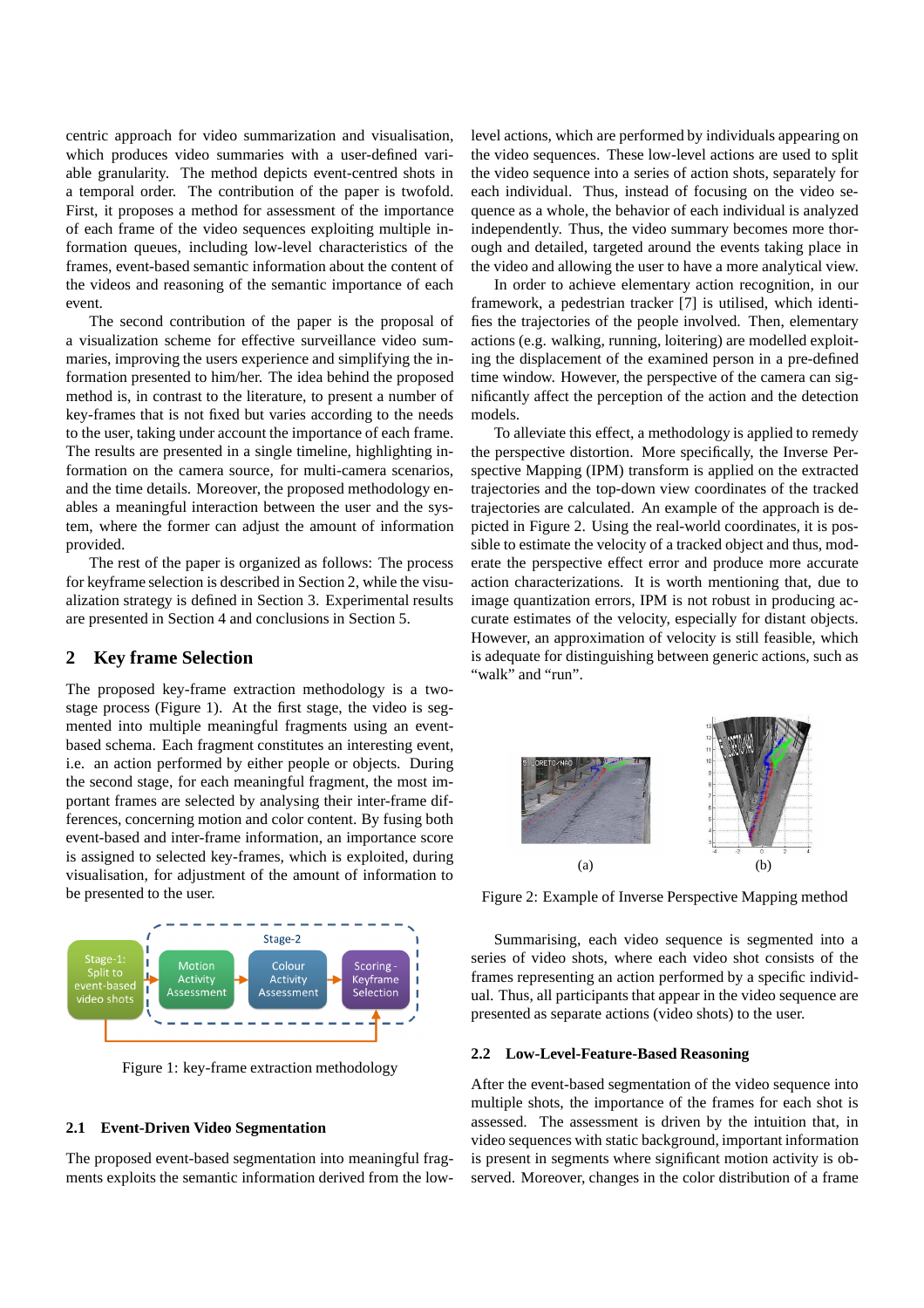can also be an indication of importance.

Based on the above facts, we use two types of image features in order to calculate the importance of each frame in a video sequence: motion activity and color histograms. To quantify the significance of the frames, we introduce a new scoring function, which effectively measures the level of changes between consecutive frames.

Motion activity in a frame refers to the amount of motion detected between the frame and the previous one. Since we are not interested in identifying the nature or source of the motion, frame differencing is utilised to produce a rough estimation of the overall motion activity. The objective is to quantitatively detect the activity in the frame from its pixel-based difference with the reference frame.

However, the accuracy of frame differencing can be easily affected by compression artefacts and background slight motion that produce pixel-level noise. To address these issues, two pre-processing steps are applied: image transformation to grey-scale and image smoothing by applying a Gaussian filter. Then, the pixel-wise difference of the two consecutive frames is calculated, in the form of a mask. Assuming that  $I_t$  and  $I_{t+1}$  are two consecutive frames, then the mask is defined as  $I_m = I_{t+1} - I_t$ . Subsequently, the sum of the pixel values of the mask is calculated to represent the overall motion activity of the frame under investigation. The sum of the elements of the mask is calculated as follows:

$$
Sum_{mf} = \frac{1}{255} \left( \frac{\sum_{p=0}^{N} \sum_{q=0}^{M} I_m(p,q)}{NM} \right), \quad (1)
$$

where *p, q* are the pixel coordinates, *N* is the width and *M* is the height of the mask *Im*.

Colour histograms are statistics that represent the distribution of colours in an image. More specifically, they accumulate the number of pixels that have colours within each of a predefined list of colour ranges. They are frequently used to compare images, because they are simple and fast to compute. Image histograms can be calculated in various colour spaces. In our framework, the input frames are transformed to the HSV colour space first, and then their histograms are built. The choice of the HSV colour space lies to the fact that unlike RGB, it separates the image intensity from the colour information. This separation proves to be valuable in many applications.

For the comparison of two colour histograms, an appropriate metric that expresses how well the histograms match is required. Eventually, the Bhattacharyya distance has been selected among several distance metrics. Bhattacharyya distance has been widely used in statistics to measure the similarity of two discrete or continuous probability distributions. It is closely related to the Bhattacharyya coefficient, which is a measure of the overlap between two statistical samples of populations, and it is described with the following function:

$$
d_{Bh}(H_1, H_2) = \sqrt{1 - \frac{1}{\sqrt{\overline{H_1} \cdot \overline{H_2} N_2}} \sum_{i=0}^{N} \sqrt{H_1(i) \cdot H_2(i)}}
$$
\n(2)

where

$$
\overline{H_k} = \frac{1}{N} \sum_{i=0}^{N} H_k(i)
$$
\n(3)

 $H_1$ ,  $H_2$  are the two histograms to be compared and *N* is the total number of histogram bins. Based on the equation above, low values of *dBh* correspond to high similarity between histograms, while high values of *dBh* correspond to high dissimilarity. The latter indicates high alteration in the visual content of the frame, which may imply the occurrence of an interesting event. Thus, the histogram comparison score can be used as a measure for the frame importance, where most important frames are those with the highest score *dBh*.

#### **2.3 Selection of the most Important Frames**

The approach followed for assessing the importance of each frame is depicted in the second processing stage in 1. For the frames of an event-based shot motion differencing is initially applied as a filtering stage. The motion activity on a frame to frame base is calculated using the sum of elements *Summf* . Frames with very low *Summf* are not regarded as important, thus, they are discarded before the next step.

Then, changes in the colour distribution of the remaining frames are assessed and the importance score  $d_{Bh}$  (2) is calculated. Instead of keeping only one representative keyframe for each segmented video shot, to be presented in visualisation, we propose to maintain a number of important frames, presenting a variable number *k* of them. As it will be explained in the next section, this number *k* will not be fixed but will vary depending on the user requirements and the action itself.

Apart from the basic selection criteria, two additional parameters are taken into account. The first is a temporal constraint that needs to be applied to avoid selection of multiple neighbouring frames with very high score. This is achieved by selecting frames that fulfil the following criterion *Frm<sup>k</sup>* −  $Frm_n > fps$ , where  $Frm_k$  and  $Frm_n$  are two frames assessed as important and *fps* is the frames per second rate of the video sequence. In case the criterion is not met, the next higher ranked frame is considered and so on.

The second factor that influences the importance of a frame is the type of low-level action that is identified in the specific video shot. We argue that actions related to important incidents should be favoured against those that are parts of less interesting events. This can be achieved by assigning different weights to the score of each specific action. In this paper, we propose a new weighting function that is based on the following assumption: actions that have lower probability to occur should have higher weights, since they usually correspond to abnormal events.

Now, let a video frame, where *N* persons are involved and each one performs a specific action. The total weight of the frame is given by the following equation:

$$
w = \frac{1}{N} \sum_{i=1}^{N} (1 - p(i))
$$
 (4)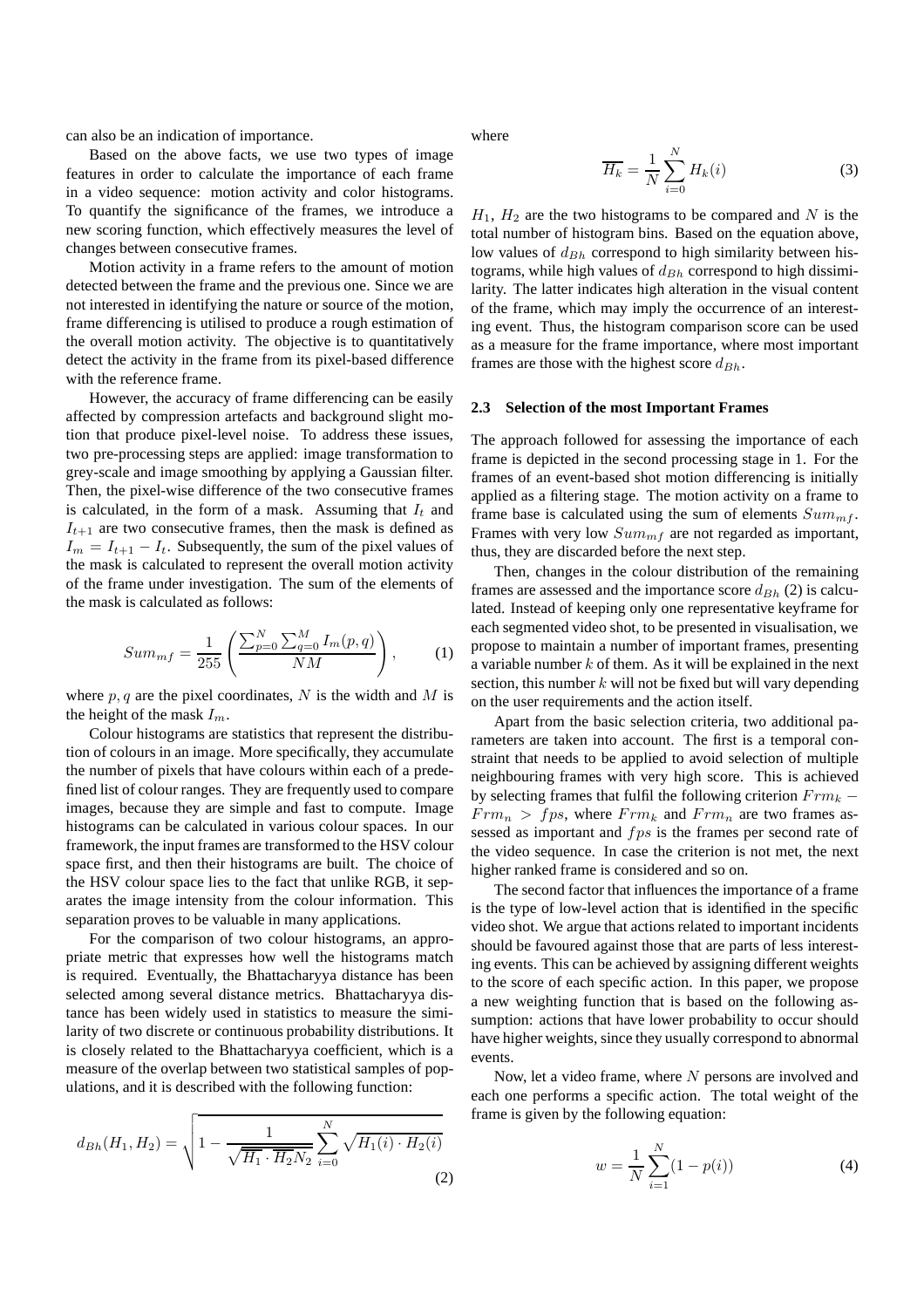where  $p(i)$  is the probability of occurrence of the action performed by the  $i^{th}$  individual. The probabilities  $p(i)$  are computed using a predefined training dataset of known actions. It is obvious that less probable actions are assigned higher weights. Weights assigned are in the [0,1] range.

## **3 Visualization**

Visualization is an important aspect of the summarization functionality. In order to provide to the user an intuitive interface the results of the summarization are presented in a timeline. Multiple cameras are depicted in different rows of the interface to better signal the spatio-temporal correlation of the footage. The user can also adjust the granularity of keyframes in both time and importance. For the former functionality zoom in and out in the time domain is provided. For the latter, the user is provided with a summarization granularity control that defines the minimum importance of a frame to be presented.

In Figures 3 and 4, two snapshots of the proposed visualisation scheme are presented. All keyframes are shown in a timeline. In the Figure 3, keyframes are shown to the user when they exceed importance level of 0*.*6, while in Figure 4, the user selects the threshold of importance to be 0*.*8. It is obvious that the proposed scheme can adapt the amount of content to be presented in the summary to the varying importance of the content itself as well as to the specific user needs.



Figure 3: Example of the proposed visualisation scheme; here, keyframes are shown to the user when they exceed importance level 0*.*6.



Figure 4: Example of the proposed visualisation scheme; here, keyframes are shown to the user when they exceed importance level 0*.*8.

### **4 Experimental Results**

Experiments have been performed on a dataset of real-world surveillance videos provided by the London Metropolitan Police in the context of the LASIE research project. For the purposes of the experiments, three types of low-level actions are identified: *run*, *walk* and *loiter*.

A person is considered loitering if one of the following two criteria is fulfilled; the person remains in a small area for more than 6 seconds or the ratio of the first to last position distance to the overall covered distance is very small. To distinguish *walk* from *run* for a moving person, a threshold on the velocity is employed to characterize the action. If the calculated velocity exceeds the defined threshold, the action is labelled as *run*, otherwise as *walk*. In Figure 5, examples of video shots are presented, where several keyframes of those actions and their combinations are shown, along with their importance scores.

According to Figure 5, it is obvious that keyframes that involve *walk* are assigned lower scores than those involving *loiter* or *run*, which is due to the fact that, following equation 4, *walk* is an action with higher probability of occurrence compared with the other two. This makes sense taking into account that in a surveillance video, a low level action such as *run* can be an indication of an important incident, while actions as *walk* or *loiter* are considered more normal.

### **5 Conclusions**

In this paper, a user-centric approach for video summarization and visualization is presented. During video summarization, a number of frames is selected and their importance is assessed. This is achieved by appropriately fusing semantic information with low-level features. The semantic information is used to segment the event into a series of action shots, enabling the independent behaviour analysis of each individual. For each of the shots, inter-frame differences are extracted, using the motion and color frame content.

At the keyframe selection stage, a score is assigned to each of the selected key frames, which represents the importance of the specific frame. The final number of the selected frames is variable, and it is closely related to the video events. Video events containing a lot of visual information produce a higher number of key-frames, in contrast to video events containing a low amount of information.

A novel visualisation scheme is proposed that allows the interaction between the user and the system. The user is presented with a set of keyframes on a timeline that takes under consideration the camera setup, providing a spatiotemporally meaningful overview of the events. Moreover, it allows the user to adjust the granularity of the results in time and importance. This enables the user control the amount of information that s/he is demonstrated.

In conclusion, it is worth mentioning that successful video summarization very subjective. Due to the lack of an objective ground truth, it is almost impossible to evaluate the correctness of a video summary, while it is difficult even for humans to decide whether a video summary is better than another [15]. The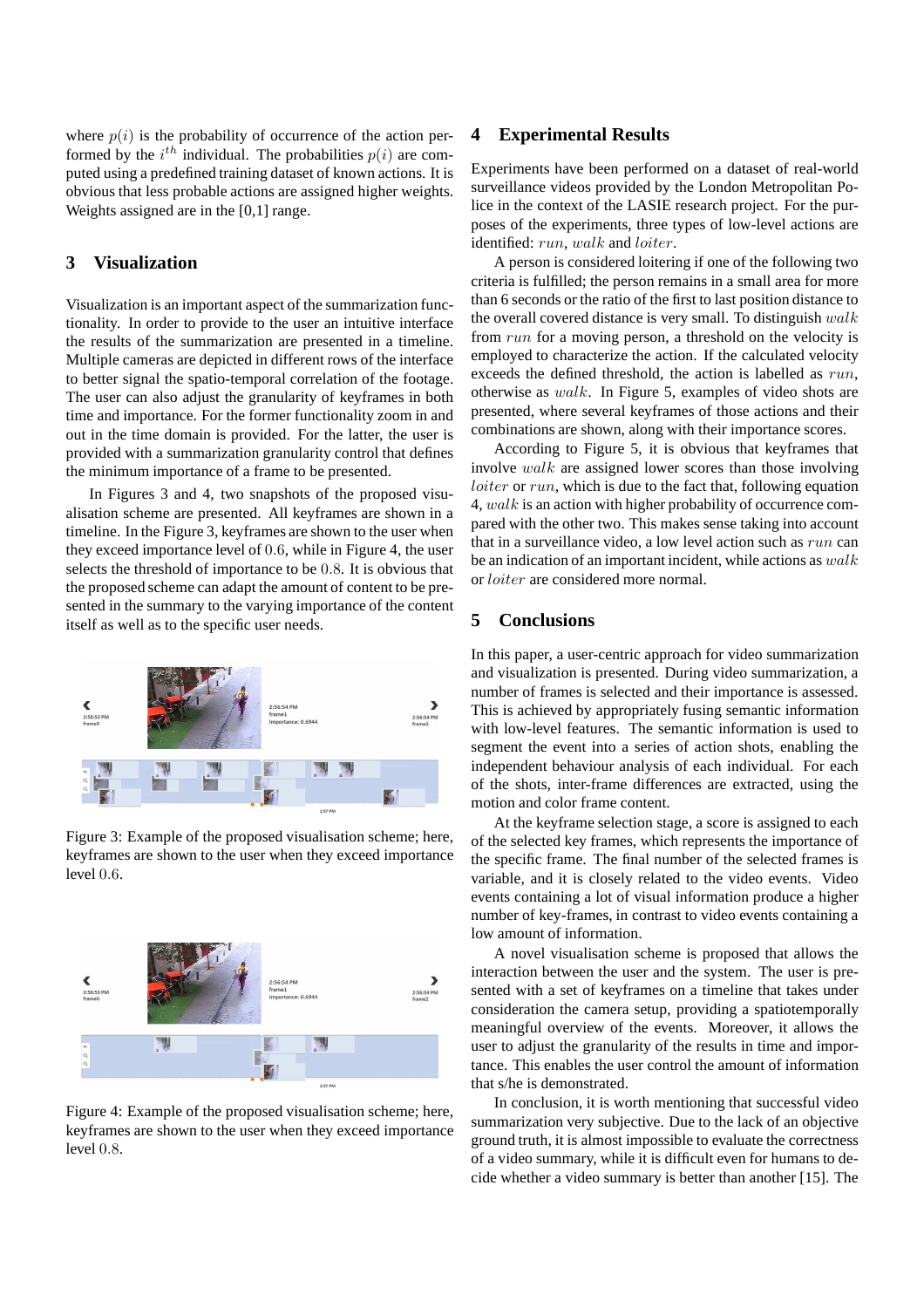

Figure 5: Example of keyframes for the actions *walk*, *loiter* and *run* in MET dataset. A person is considered loitering if s/he remains in a small area for more than 6 seconds or the ratio of the first to last position distance to the overall covered distance is very small. To distinguish *walk* from *run*, a threshold on the velocity is employed to characterize the action. Since *walk* is an action with higher probability of occurrence compared with *loiter* or *run*, keyframes that involve *walk* are assigned lower scores. Additionally, *run* gets the highest scores since it can be an indication of an important incident.

goal of this framework is to overcome these difficulties, by producing a user-centric approach that enables users interact with the system and select a variable number of key-frames for the video summary. This framework can be generalised so as to address other scenarios and other types of actions. Of course, the outcomes of action recognition and key-frame selection depend on the methods that will be selected on each step.

# **Acknowledgments**

This work was supported by the European Communitys funded project LASIE (www.lasie-project.eu) under Grant Agreement no. 607480.

## **References**

[1] Tao Chen, Aidong Lu, and Shi-Min Hu. Visual storylines: Semantic visualization of movie sequence. *Computers and Graphics*, 36(4):241 – 249, 2012. Applications of Geometry Processing.

- [2] Cheng-Chieh Chiang and Huei-Fang Yang. Quick browsing and retrieval for surveillance videos. *Multimedia Tools and Applications*, pages 1–17, 2013.
- [3] C.T. Dang and H. Radha. Heterogeneity image patch index and its application to consumer video summarization. *Image Processing, IEEE Transactions on*, 23(6):2704– 2718, June 2014.
- [4] Naveed Ejaz, Tayyab Bin Tariq, and Sung Wook Baik. Adaptive key frame extraction for video summarization using an aggregation mechanism. *J. Vis. Comun. Image Represent.*, 23(7):1031–1040, October 2012.
- [5] Yanwei Fu, Yanwen Guo, Yanshu Zhu, Feng Liu, Chuanming Song, and Zhi-Hua Zhou. Multi-view video summarization. *Trans. Multi.*, 12(7):717–729, November 2010.
- [6] Ciocca Gianluigi and Schettini Raimondo. An innovative algorithm for key frame extraction in video summarization. *Journal of Real-Time Image Processing*, 1(1):69–88, 2006.